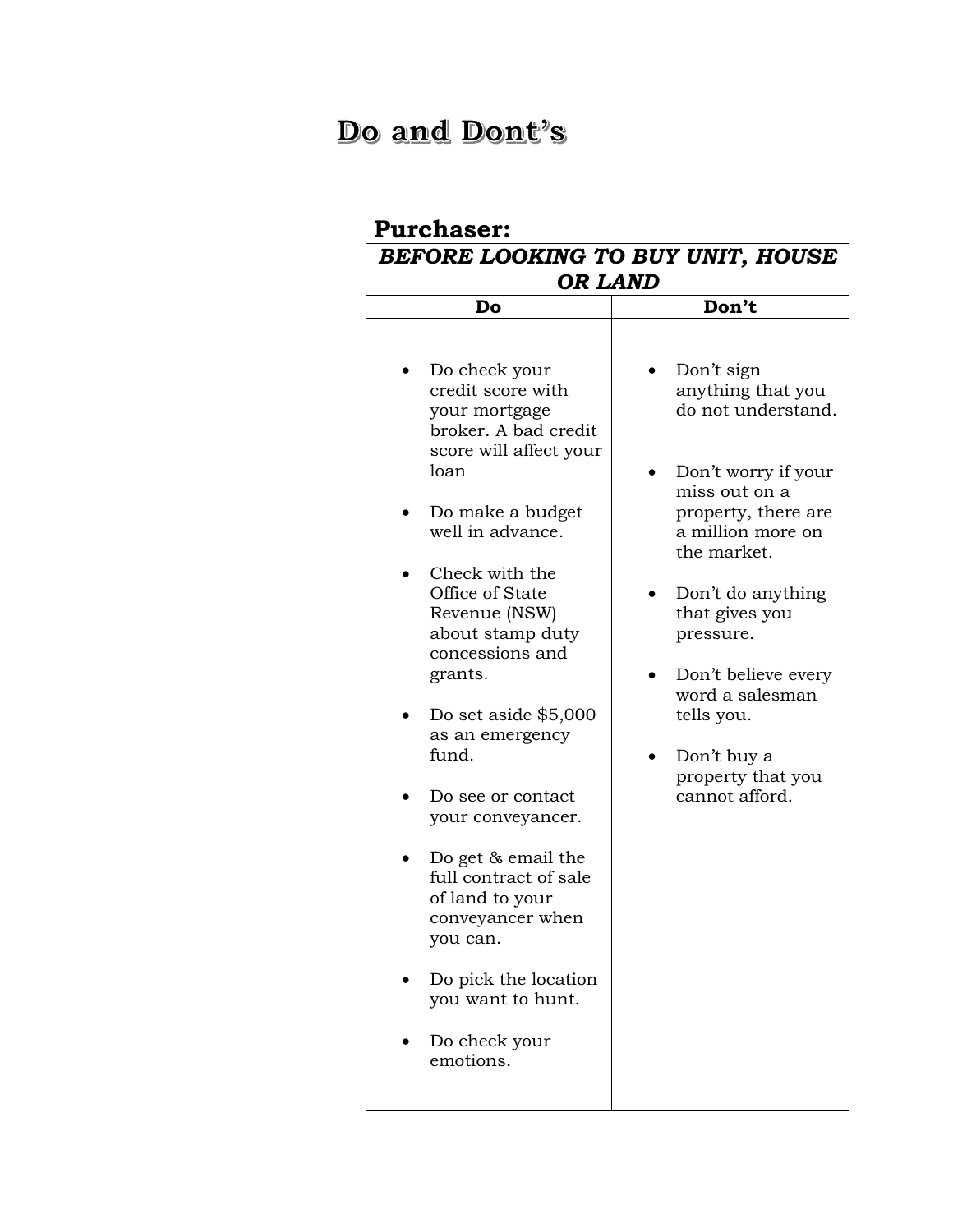| Period: Between Exchange & Cooling<br>Off                                                                                            |                                                                                                                   |
|--------------------------------------------------------------------------------------------------------------------------------------|-------------------------------------------------------------------------------------------------------------------|
| Do                                                                                                                                   | Don't                                                                                                             |
| Do take photos of all<br>surfaces of the<br>building and<br>inclusions.                                                              | Don't sign any<br>contract less than<br>42 days.                                                                  |
| Do check that<br>nothing is broken<br>and everything is<br>working.                                                                  | Don't believe every<br>word that the<br>agent says.<br>Common sense<br>prevails. A healthy<br>scepticism is good. |
| Do insist on 10<br>working days<br>cooling off instead of<br>the long outdated 5<br>working days.                                    | Don't panic when<br>the agent says<br>"there are 3 other<br>buyers coming". It<br>could be true or it             |
| Do make sure your<br>mortgage broker is<br>informed and your<br>latest pay slips are<br>given to your<br>broker.                     | might just be a lie.<br>Don't go<br>unconditional if<br>the loan is not<br>formally approved.                     |
| Do order the Pest &<br>building reports $\&$<br>strata report (unit)<br>yourself and ask the<br>inspector any<br>questions directly. | Don't believe the<br>smooth talking<br>agent, if it is not in<br>writing, you have<br>no recourse if they         |
| Do make sure you<br>get the formal loan<br>approval within the<br>cooling off period.                                                | lied to you.                                                                                                      |
| Do ask for another<br>extra 5 working<br>days of cooling off<br>period (to total 15) if<br>needed.                                   |                                                                                                                   |
| Do rescind within<br>the cooling off                                                                                                 |                                                                                                                   |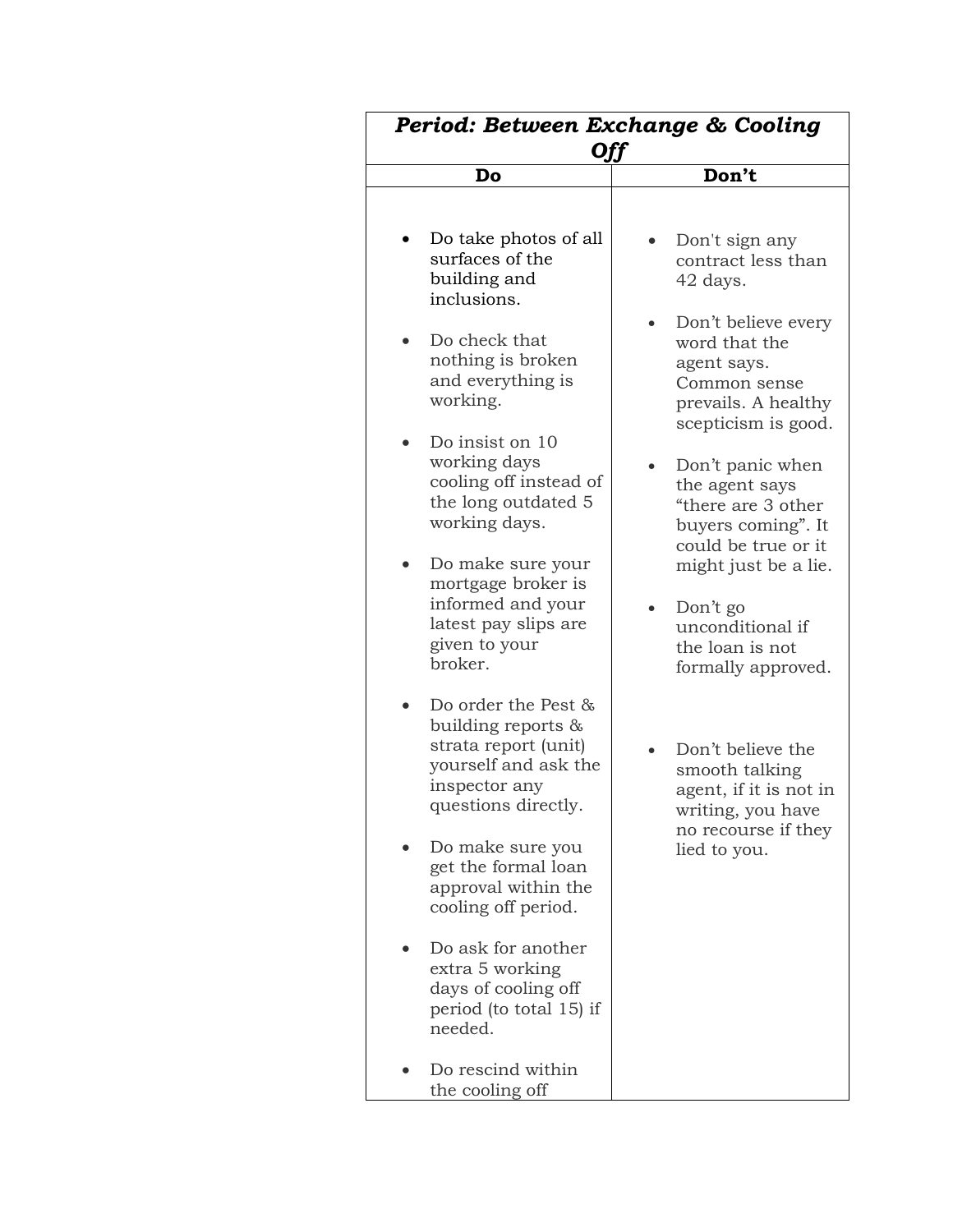| period if the loan is<br>not unconditionally<br>approved.<br>Do put in the $9.75%$<br>(total 100%) within<br>the cooling off.<br><b>Period: Pre-Settlement, During</b>                                                                                                                                                                                                                                                                                                                                        |                                                                                                                                                                                                                                                                                                                                                                                                                     |
|---------------------------------------------------------------------------------------------------------------------------------------------------------------------------------------------------------------------------------------------------------------------------------------------------------------------------------------------------------------------------------------------------------------------------------------------------------------------------------------------------------------|---------------------------------------------------------------------------------------------------------------------------------------------------------------------------------------------------------------------------------------------------------------------------------------------------------------------------------------------------------------------------------------------------------------------|
| <b>Settlement and Post-Settlement</b>                                                                                                                                                                                                                                                                                                                                                                                                                                                                         |                                                                                                                                                                                                                                                                                                                                                                                                                     |
| Do                                                                                                                                                                                                                                                                                                                                                                                                                                                                                                            | Don't                                                                                                                                                                                                                                                                                                                                                                                                               |
| Do make sure you<br>have enough funds<br>to settle (Surplus<br>will be better)<br>Do make sure all<br>your money is with<br>the same bank that<br>you borrow &<br>accounts are linked<br>so all money can be<br>accessed easily for<br>settlement.<br>Do a final inspection<br>at least 3 days<br>before settlement.<br>This will give room<br>to solve any<br>unforeseen<br>problems. Contact<br>the real estate agent<br>for inspection &<br>make sure to tell the<br>agent that all<br>rubbish is removed. | Don't get a removal<br>list to move your<br>belongings into the<br>property on the<br>day of the<br>settlement because<br>$1\%$ of the<br>settlement does<br>fail.<br>Don't call your<br>conveyancer 1<br>hour before<br>settlement or<br>during settlement.<br>Your conveyancer<br>will call you.<br>Don't get you<br>family to call us as<br>we are very busy.<br>Appoint one person<br>as a point of<br>contact. |
| Do collect keys from<br>the real estate agent<br>once we confirm<br>that settlement was                                                                                                                                                                                                                                                                                                                                                                                                                       | Don't turn up to<br>settlement as we                                                                                                                                                                                                                                                                                                                                                                                |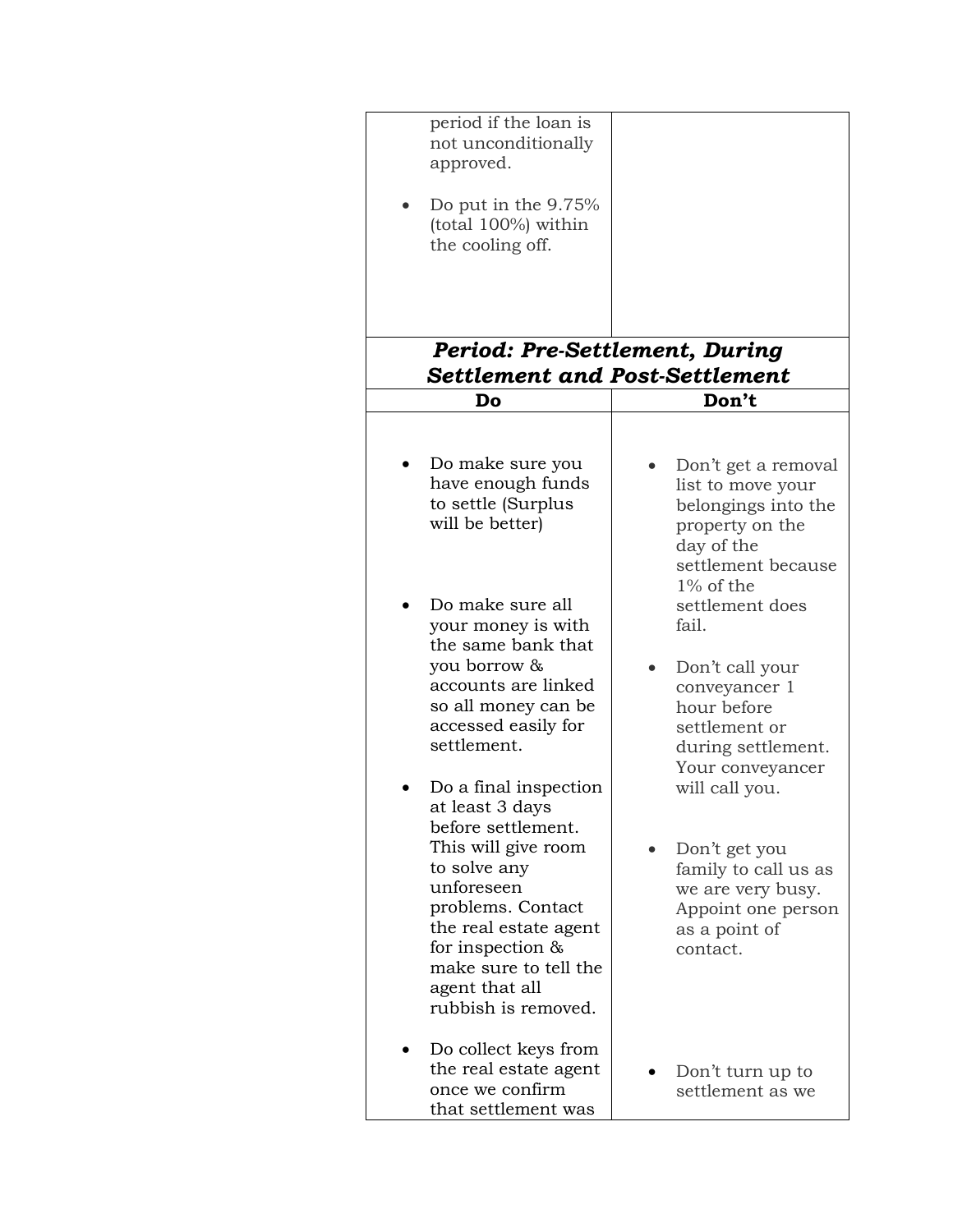| successful.<br>Do turn on your<br>mobile phone in<br>case we need to<br>contact you for any<br>urgent matters. | have professional<br>settlement agent<br>doing that for you. |
|----------------------------------------------------------------------------------------------------------------|--------------------------------------------------------------|
|                                                                                                                |                                                              |
|                                                                                                                |                                                              |

| <b>Vendor:</b>                                                                                                              |                                                                                                                                             |  |
|-----------------------------------------------------------------------------------------------------------------------------|---------------------------------------------------------------------------------------------------------------------------------------------|--|
| Selling Your Unit, House or Land                                                                                            |                                                                                                                                             |  |
| Do                                                                                                                          | Don't                                                                                                                                       |  |
| Do get in touch<br>with a conveyancer<br>before contacting<br>the real estate<br>agent                                      | Don't always go with<br>the first agent, shop<br>around for quality:<br>salesmanship,<br>performance and<br>ethics.                         |  |
| Do make your<br>property<br>presentable before<br>you ask an agent<br>to give you a<br>market appraisal                     | Don't always pick<br>the agent that over<br>promise and under<br>deliver.                                                                   |  |
| Do contact at least<br>3 salesmen before<br>deciding whom to<br>pick                                                        | Don't believe<br>everything the<br>salesmen tell you as<br>he do have a<br>commission interest<br>and most probably<br>will bend the truth. |  |
| Do consider other<br>options of selling<br>such as selling it<br>yourself.                                                  | Don't be pressured<br>by the salesman.                                                                                                      |  |
| Do your own<br>research about the<br>different methods<br>of selling such as<br>by auction or the<br>normal sale<br>method. |                                                                                                                                             |  |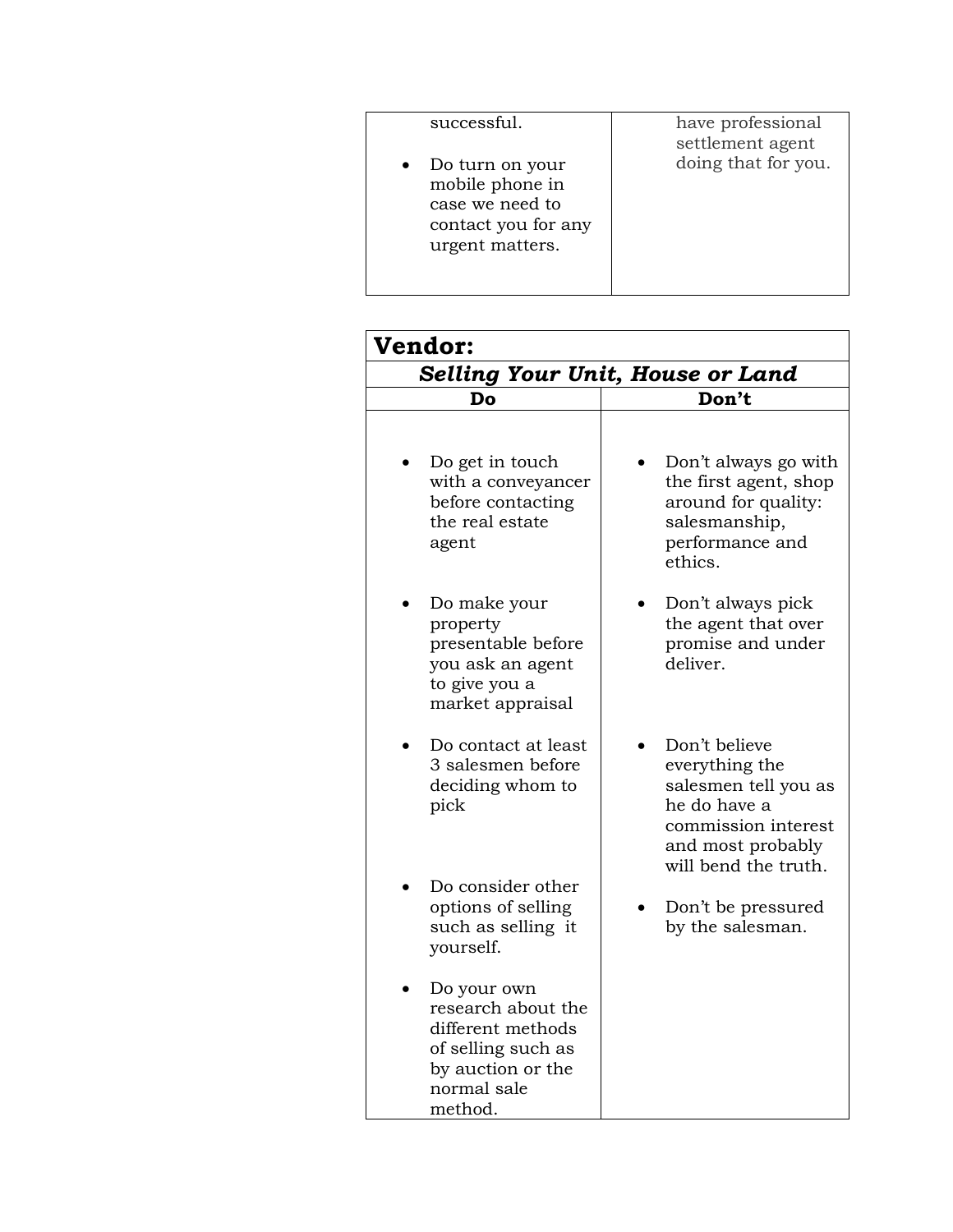| Do                                                                                                                                                                                                                                                                                                                                                                                                           | <b>During Cooling off Period for</b><br>purchasers<br>(Vendor has no cooling off period)<br>Don't                                                                                                                                                                                                                                                                          |  |  |
|--------------------------------------------------------------------------------------------------------------------------------------------------------------------------------------------------------------------------------------------------------------------------------------------------------------------------------------------------------------------------------------------------------------|----------------------------------------------------------------------------------------------------------------------------------------------------------------------------------------------------------------------------------------------------------------------------------------------------------------------------------------------------------------------------|--|--|
| Do give an<br>extension of<br>cooling off if<br>requested by the<br>buyer & the reason<br>is finance is not<br>formally approved.<br>Do take photos of<br>all surfaces of the<br>building and<br>inclusions.<br>Do give a discount<br>instead of fixing<br>any repair<br>yourself, if buyer<br>request. This is to<br>avoid conflict with<br>the insurance<br>policy and save<br>any arguments<br>afterward. | Don't be too<br>nervous, learn to<br>control your<br>emotion.<br>. Don't turn off your<br>phone so that your<br>conveyancer cannot<br>reach you.<br>Don't agree to fix or<br>repair anything as<br>you might need to<br>have insurance for<br>this. There is a high<br>chance that there<br>will be arguments<br>don't track as to the<br>issue of quality<br>workmanship. |  |  |
| Period: Between end of Cooling Off and<br><b>Settlement</b>                                                                                                                                                                                                                                                                                                                                                  |                                                                                                                                                                                                                                                                                                                                                                            |  |  |
| Do                                                                                                                                                                                                                                                                                                                                                                                                           | Don't                                                                                                                                                                                                                                                                                                                                                                      |  |  |
| Do fill out the<br>discharge form $\&$<br>email back to us<br>immediately.                                                                                                                                                                                                                                                                                                                                   | Don't let the buyer<br>have early<br>possession as<br>complication can                                                                                                                                                                                                                                                                                                     |  |  |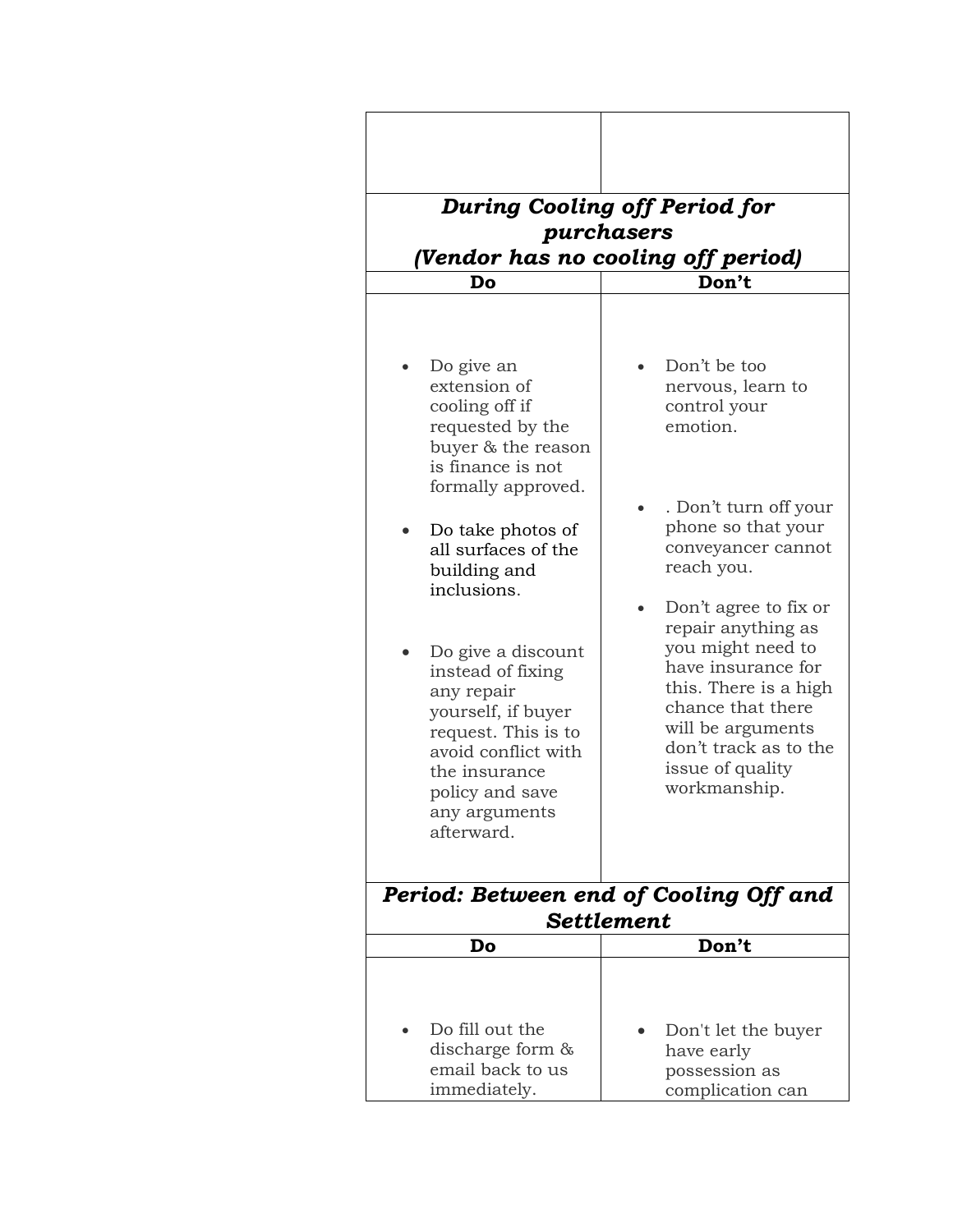|                                                                                                                                        | arise.                                                                                                                                                                                                                                            |
|----------------------------------------------------------------------------------------------------------------------------------------|---------------------------------------------------------------------------------------------------------------------------------------------------------------------------------------------------------------------------------------------------|
| Do carefully sign $\&$<br>have Annexure A<br>witnessed properly<br>& post original to<br>us immediately to<br>avoid delay.             | Don't be too creative<br>as this is only<br>simple<br>conveyancing.                                                                                                                                                                               |
| Do pay mortgage<br>as normal.                                                                                                          | Don't ask us to<br>shorten settlement<br>period as settlement<br>normally takes 42<br>days to settle from<br>the exchange.                                                                                                                        |
| Do pay all Strata,<br>Water & Council<br>rates as normal up<br>to 1 week before<br>settlement.                                         | Don't pressure us in<br>anyways as we are<br>concentrating on<br>your work and other<br>clients' matters.                                                                                                                                         |
| Do clean under the<br>house and inside<br>the house & mown<br>lawn 1 week before<br>settlement.<br>Start to move out if<br>applicable. | Don't buy a property<br>simultaneously until<br>you have a 100%<br>confirmation that<br>the buyer has their<br>loan 100%<br>approved. If not all<br>buy and sell will fall<br>apart. Ask for<br>evidence of load<br>approval from buyer<br>first. |
|                                                                                                                                        | <b>Period: Settlement and Post Settlement</b>                                                                                                                                                                                                     |
| Do                                                                                                                                     | Don't                                                                                                                                                                                                                                             |
|                                                                                                                                        |                                                                                                                                                                                                                                                   |
| Do keep your<br>mobile phone on<br>(or silent mode) as<br>we may need to<br>contact you.                                               | Don't turn up to<br>settlement. A<br>professional<br>settlement agent will<br>do that on your<br>behalf.                                                                                                                                          |
| Do call your<br>conveyancer on the<br>day of settlement                                                                                | Don't call your<br>conveyancer 1 hour                                                                                                                                                                                                             |